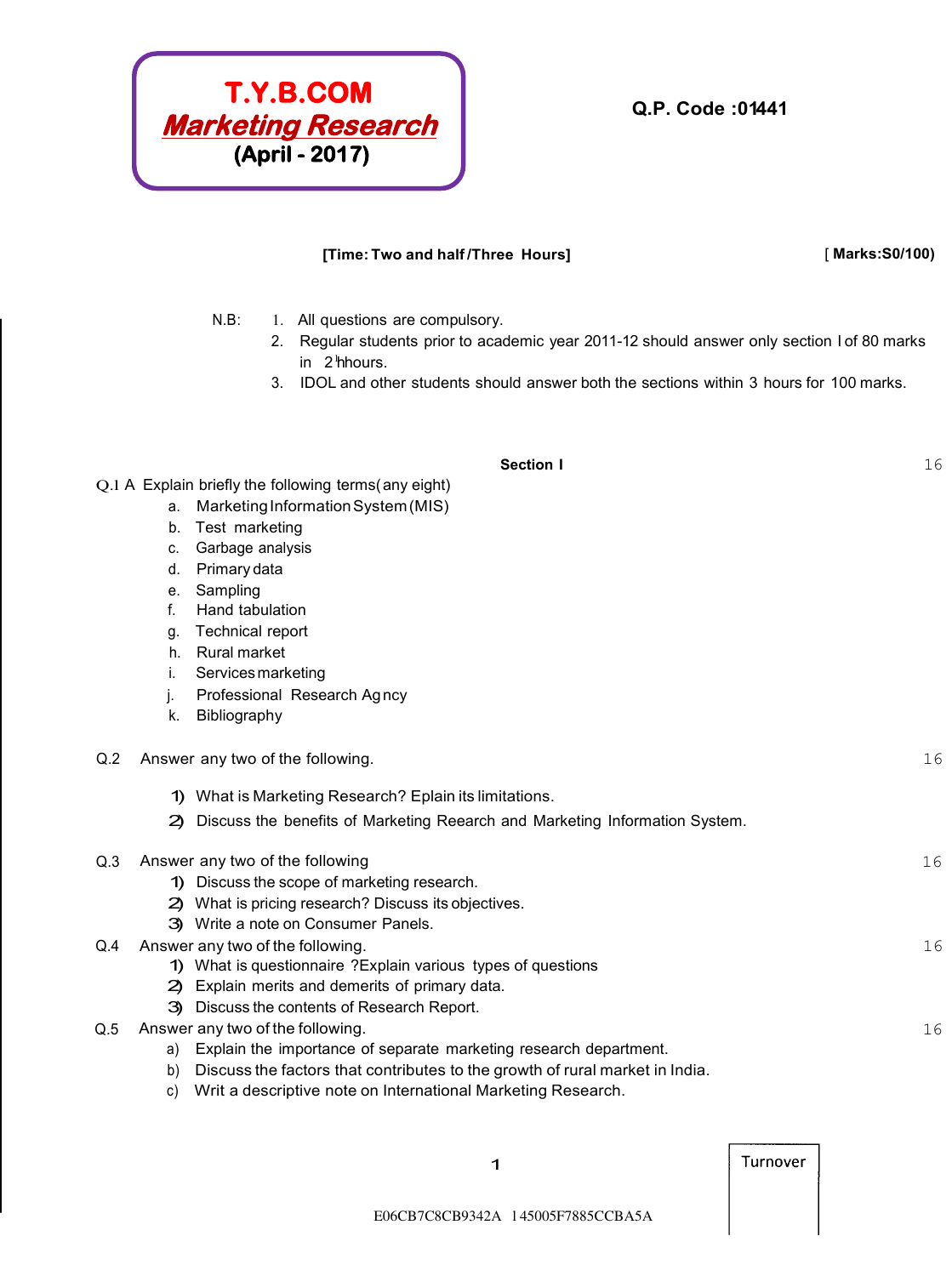# $\begin{bmatrix}\n\text{Q.P. Code-S15} \\
\text{2.5} \text{ Wintubent when } \text{mlim} \text{ mlim} \text{ power of the following 100.54 for 100.54 for 100.54 for 100.54 for 100.54 for 100.54 for 100.54 for 100.54 for 100.54 for 100.54 for 100.54 for 100.54 for 100.54 for 100.54 for 100.54 for 100.54 for 100.54 for 100.54 for 100.54 for 100.54 for 100.5$ Co. Who sharifices completed to be a book of the big secondary and the big secondary and the big secondary and the big secondary and the big secondary and the big secondary and the big secondary and the big secondary and t **Q.P. Code: SI1454**<br>  $\begin{bmatrix}\n\text{Q.} & \text{P. Code-BI-MS} \\
\text{Q.} & \text{P. Code-BI-MS} \\
\text{Q.} & \text{P. Code-BI-MS} \\
\text{Q.} & \text{P. E-MSI-MS} \\
\text{Q.} & \text{P. E-MSI-MS} \\
\text{Q.} & \text{P. E-MSI-MS} \\
\text{Q.} & \text{P. E-MSI-MS} \\
\text{Q.} & \text{P. E-MSI-MS} \\
\text{Q.} & \text{P. E-MSI-MS} \\
\text{Q.} & \text{P.$ Cof Windows Control Nation Control Nation Control National Control National Control National Control National Control National Control National Control National Control National Control National Control National Control Na E06CB7C8CB9342A145005F7885CCBA5AE06CB7C8CB9342A145005F7885CCBA5AE06CB7C8CB9342A145005F7885CCBA5AE06CB7C8CB9342A145005F7885CCBA5AE06CB7C8CB9342A145005F7885CCBA5AE06CB7C8CB9342A145005F7885CCBA5A E06CB7C8CB9342A145005F7885CCBA5AE06CB7C8CB9342A145005F7885CCBA5AE06CB7C8CB9342A145005F7885CCBA5AE06CB7C8CB9342A145005F7885CCBA5AE06CB7C8CB9342A145005F7885CCBA5AE06CB7C8CB9342A145005F7885CCBA5A E06CB7C8CB9342A145005F7885CCBA5AE06CB7C8CB9342A145005F7885CCBA5AE06CB7C8CB9342A145005F7885CCBA5AE06CB7C8CB9342A145005F7885CCBA5AE06CB7C8CB9342A145005F7885CCBA5AE06CB7C8CB9342A145005F7885CCBA5A E06CB7C8CB9342A145005F7885CCBA5AE06CB7C8CB9342A145005F7885CCBA5AE06CB7C8CB9342A145005F7885CCBA5AE06CB7C8CB9342A145005F7885CCBA5AE06CB7C8CB9342A145005F7885CCBA5AE06CB7C8CB9342A145005F7885CCBA5A E06CB7C8CB9342A145005F7885CCBA5AE06CB7C8CB9342A145005F7885CCBA5AE06CB7C8CB9342A145005F7885CCBA5AE06CB7C8CB9342A145005F7885CCBA5AE06CB7C8CB9342A145005F7885CCBA5AE06CB7C8CB9342A145005F7885CCBA5A E06CB7C8CB9342A145005F7885CCBA5AE06CB7C8CB9342A145005F7885CCBA5AE06CB7C8CB9342A145005F7885CCBA5AE06CB7C8CB9342A145005F7885CCBA5AE06CB7C8CB9342A145005F7885CCBA5AE06CB7C8CB9342A145005F7885CCBA5A E06CB7C8CB9342A145005F7885CCBA5AE06CB7C8CB9342A145005F7885CCBA5AE06CB7C8CB9342A145005F7885CCBA5AE06CB7C8CB9342A145005F7885CCBA5AE06CB7C8CB9342A145005F7885CCBA5AE06CB7C8CB9342A145005F7885CCBA5A E06CB7C8CB9342A145005F7885CCBA5AE06CB7C8CB9342A145005F7885CCBA5AE06CB7C8CB9342A145005F7885CCBA5AE06CB7C8CB9342A145005F7885CCBA5AE06CB7C8CB9342A145005F7885CCBA5AE06CB7C8CB9342A145005F7885CCBA5A E06CB7C8CB9342A145005F7885CCBA5AE06CB7C8CB9342A145005F7885CCBA5AE06CB7C8CB9342A145005F7885CCBA5AE06CB7C8CB9342A145005F7885CCBA5AE06CB7C8CB9342A145005F7885CCBA5AE06CB7C8CB9342A145005F7885CCBA5A E06CB7C8CB9342A145005F7885CCBA5AE06CB7C8CB9342A145005F7885CCBA5AE06CB7C8CB9342A145005F7885CCBA5AE06CB7C8CB9342A145005F7885CCBA5AE06CB7C8CB9342A145005F7885CCBA5AE06CB7C8CB9342A145005F7885CCBA5A E06CB7C8CB9342A145005F7885CCBA5AE06CB7C8CB9342A145005F7885CCBA5AE06CB7C8CB9342A145005F7885CCBA5AE06CB7C8CB9342A145005F7885CCBA5AE06CB7C8CB9342A145005F7885CCBA5AE06CB7C8CB9342A145005F7885CCBA5A COR CORE STATE<br>
TRANSPORTATION OF THE CORPORATION CORPORATION CORPORATION CORPORATION CORPORATION CORPORATION CORPORATION CORPORATION CORPORATION CORPORATION CORPORATION CORPORATION CORPORATION CORPORATION CORPORATION CORP  $\begin{array}{|l|l|}\n\hline\n\textbf{Q.P. Code OIA} \\\hline \textbf{X.P.} \\\hline \textbf{X.P.} \\\hline \textbf{X.P.} \\\hline \textbf{X.P.} \\\hline \textbf{X.P.} \\\hline \textbf{X.P.} \\\hline \textbf{X.P.} \\\hline \textbf{X.P.} \\\hline \textbf{X.P.} \\\hline \textbf{X.P.} \\\hline \textbf{X.P.} \\\hline \textbf{X.P.} \\\hline \textbf{X.P.} \\\hline \textbf{X.P.} \\\hline \textbf{X.P.} \\\hline \textbf{X.P.} \$ E06CB7C8CB9342A145005F7885CCBA5AE06CB7C8CB9342A145005F7885CCBA5AE06CB7C8CB9342A145005F7885CCBA5AE06CB7C8CB9342A145005F7885CCBA5AE06CB7C8CB9342A145005F7885CCBA5AE06CB7C8CB9342A145005F7885CCBA5A ECRS CREATIVE COMPONENT COMPONENT COMPONENT COMPONENT COMPONENT COMPONENT COMPONENT COMPONENT COMPONENT COMPONENT COMPONENT COMPONENT COMPONENT COMPONENT COMPONENT COMPONENT COMPONENT COMPONENT COMPONENT COMPONENT COMPONEN  $\begin{bmatrix}\n\mathbf{Q}, \mathbf{F}, \mathbf{C} \mathbf{Q} \mathbf{P}, \mathbf{C} \mathbf{Q} \mathbf{Q} \mathbf{P}, \mathbf{C} \mathbf{Q} \mathbf{Q} \mathbf{Q} \mathbf{Q} \mathbf{Q} \mathbf{Q} \mathbf{Q} \mathbf{Q} \mathbf{Q} \mathbf{Q} \mathbf{Q} \mathbf{Q} \mathbf{Q} \mathbf{Q} \mathbf{Q} \mathbf{Q} \mathbf{Q} \mathbf{Q} \mathbf{Q} \mathbf{Q} \mathbf{Q} \mathbf{Q} \mathbf{Q} \mathbf{Q} \mathbf{Q} \mathbf$ **Section II (N.B. for IDOL and other students)**

- Q.6 Write short notes on any four of the following.
	- a. Advertising research
	- b. Desk research
	- c. Secondary data
	- d. Coding
	- e. Research in Commodity Marketing
	- f. Professional Standards and Research Ethics.

2 Turnover

E06CB7C8CB9342A145005F7885CCBA5A

20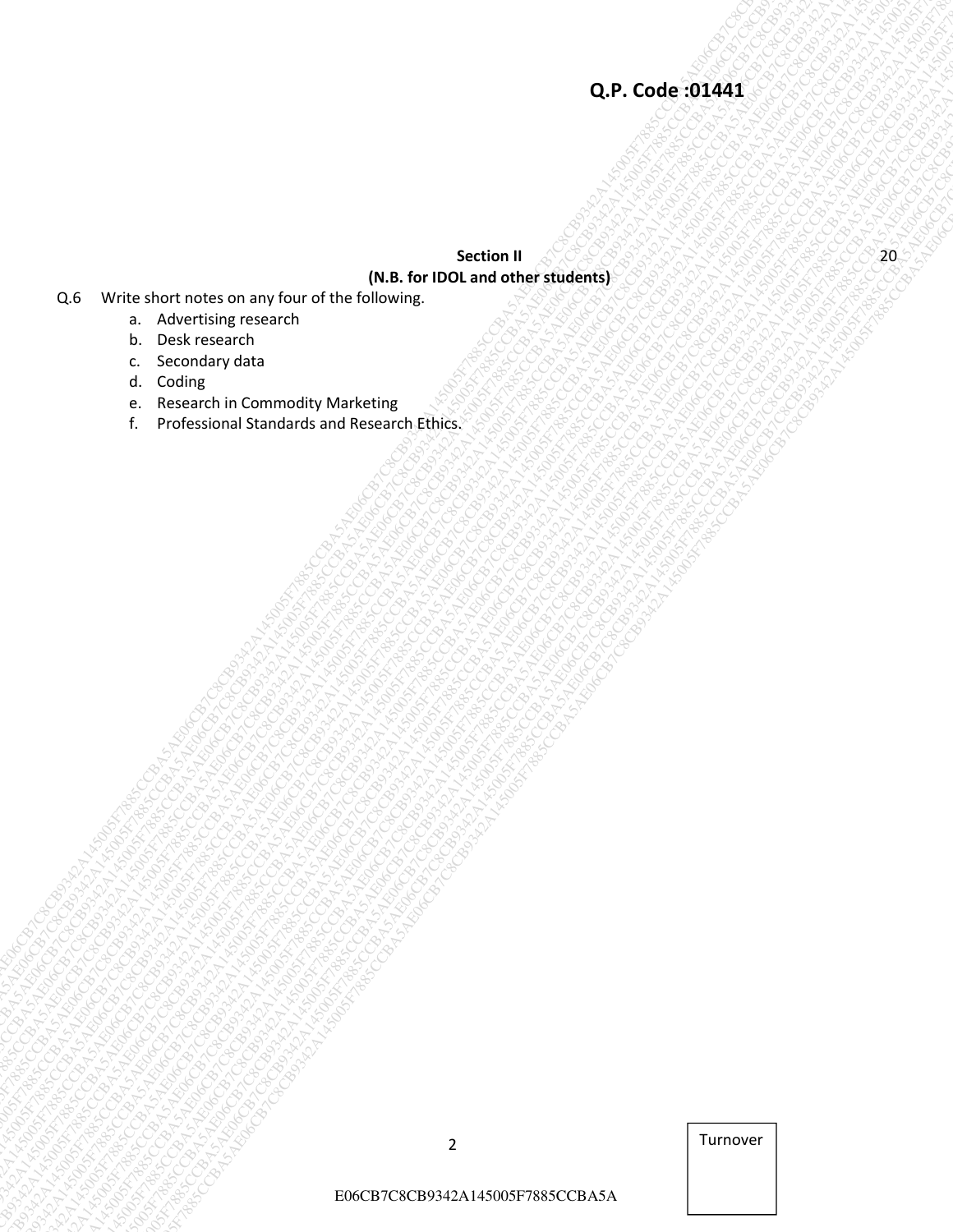**[Time: Two and half /Three Hours]** *and state of the state of the State of Marks:80/100]* 

16

16

सूचना १.)सर्व प्रश्न अनिवार्य आहेत.

Q.P.Code:934434<br>
Energy 1, particular and and the control of the same of the control of the control of the control of the control of the control of the control of the control of the control of the control of the control of E06CB7C8CB9342A145005F7885CCBA5AE06CB7C8CB9342A145005F7885CCBA5AE06CB7C8CB9342A145005F7885CCBA5AE06CB7C8CB9342A145005F7885CCBA5AE06CB7C8CB9342A145005F7885CCBA5AE06CB7C8CB9342A145005F7885CCBA5A E06CB7C8CB9342A145005F7885CCBA5AE06CB7C8CB9342A145005F7885CCBA5AE06CB7C8CB9342A145005F7885CCBA5AE06CB7C8CB9342A145005F7885CCBA5AE06CB7C8CB9342A145005F7885CCBA5AE06CB7C8CB9342A145005F7885CCBA5A Q.P. Code:3044145<br>
(The Two and half river of Franchischer House)<br>
(The red version of Franchischer House)<br>
(a) one red version of Franchischer House)<br>
(a) and red version of Franchischer House)<br>
(a) and red version of Fr EDRE TWO and that the set of the set of the set of the set of the set of the set of the set of the set of the set of the set of the set of the set of the set of the set of the set of the set of the set of the set of the s **CDP, Code 30445**<br>
ETHER Two and half Three Newsley<br>
The Text of Section Section Section Section Section Section Section Section<br>
(a) discrepant in the section of Section Section Section Section Section Section Section Se **CDP, Code 30445**<br>
ETHER Two and half Three Newsley<br>
The Text of Section Section Section Section Section Section Section Section<br>
(a) discrepant in the section of Section Section Section Section Section Section Section Se **CDP, Code 30445**<br>
ETHER Two and half Three Newsley<br>
The Text of Section Section Section Section Section Section Section Section<br>
(a) discrepant in the section of Section Section Section Section Section Section Section Se **CDP, Code 30445**<br>
ETHER Two and half Three Newsley<br>
The Text of Section Section Section Section Section Section Section Section<br>
(a) discrepant in the section of Section Section Section Section Section Section Section Se **CDP, Code 30445**<br>
ETHER Two and half Three Newsley<br>
The Text of Section Section Section Section Section Section Section Section<br>
(a) discrepant in the section of Section Section Section Section Section Section Section Se **CDP, Code 30445**<br>
ETHER Two and half Three Newsley<br>
The Text of Section Section Section Section Section Section Section Section<br>
(a) discrepant in the section of Section Section Section Section Section Section Section Se **CDP, Code 30445**<br>
ETHER Two and half Three Newsley<br>
The Text of Section Section Section Section Section Section Section Section<br>
(a) discrepant in the section of Section Section Section Section Section Section Section Se **CDP, Code 30445**<br>
ETHER Two and half Three Newsley<br>
The Text of Section Section Section Section Section Section Section Section<br>
(a) discrepant in the section of Section Section Section Section Section Section Section Se **EDFREE TWO and half (Three Toward half (Three Toward half (Three Toward half (Three Toward Act CBS)**<br>
Transfer ( $\theta$ ) for a control of the control of the control of the control of the control of the control of the contro Q.P. Code:30444<br>
EDF (1,334) can siffer the suntainty of the state of the state of the state of the state of the state of the state of the state of the state of the state of the state of the state of the state of the stat Q.P. Code:31441<br>  $Q.P.$  Code:31441<br>  $\gamma_{\text{c}} = 4$  (yiel vet a Software and the state of the state of the state of the state of the state of the state of the state of the state of the state of the state of the state of the Q.P. Code 01444<br>
(Three Two and half /Three Hours)<br>
equal<br>
equal<br>
equal<br>
expression control and control and control and control and control and control and control and control and control and control and control and contro **Co. F. Code: 301441**<br>
Trime: Two and half / three Hours]<br>
FFEET 1, see for a single-state and the seed of the seed of the seed of the seed of the seed of the seed of the seed of the seed of the seed of the seed of the se Q.P. Code: 30441<br>
Effect 12, point of the two-set half of the two-set half of the two-set half of the two-set half of the two-set<br>  $\frac{1}{2}$  and  $\frac{1}{2}$  and  $\frac{1}{2}$  and  $\frac{1}{2}$  and  $\frac{1}{2}$  and  $\frac{1}{2}$  and  $\frac{1}{$ **CDPC**<br>
ETTER C3843 Year afformation and haif Three House]<br>
ETTER C384 Year afformation<br>
2065. The state of the state of the state of the state of the state of the state<br>
2067. The state of the state of the state of the s २) शैक्ष. वर्ष २०११-१२ पूर्वीच्या नियमित विदयाश्रीनी फक्त 80 गूणांचा विभाग - I अडीचतासात सोडवावा.

३) I. D.O.L व इतर विद्याथ्रीनी दोन्हीही विभाग १०० ग्णाकरिता ३ तासात सोडवावा

४) मूळ इग्रजी प्रश्न प्रमाण मानावेत.

#### **विभाग I**

प्रश्न १ खालीलपैकी कोणत्याही आठ संज्ञा थोडक्यात स्पष्ट करा.

- अ. एम. आय एस.
- आ. चाचणी वर्पणन
- इ. कचरा विश्लेषण
- ई. प्राथमिक माहिती
- उ. नमुना निवड
- ऊ. हस्त सारणीकरण
- ऋ. तांत्रिकअहवाल
- ऌ. ग्रामीण बाजारपेठ
- ऍ. सेवा विपणन
- ऎ. व्र्र्सानर्क सांशोधन सांस्था
- ए. संदभ सूची

क्र

- प्रश्न २ खालीलपैकी कोणत्याही दोन प्रश्नाची उत्तरे लिहा.
	- आ) विपणन संशोधन म्हणजे काय?त्याच्या मर्यादा स्पष्ट करा.
	- आ) विपणन माहिती प्रणाली /पद्धतीच्या फायदयाची चर्चा करा
	- इ) विपणन संशोधन आणि विपणन माहिती प्रणाली यातील फरक स्पष्ट करा.

3 Turnover